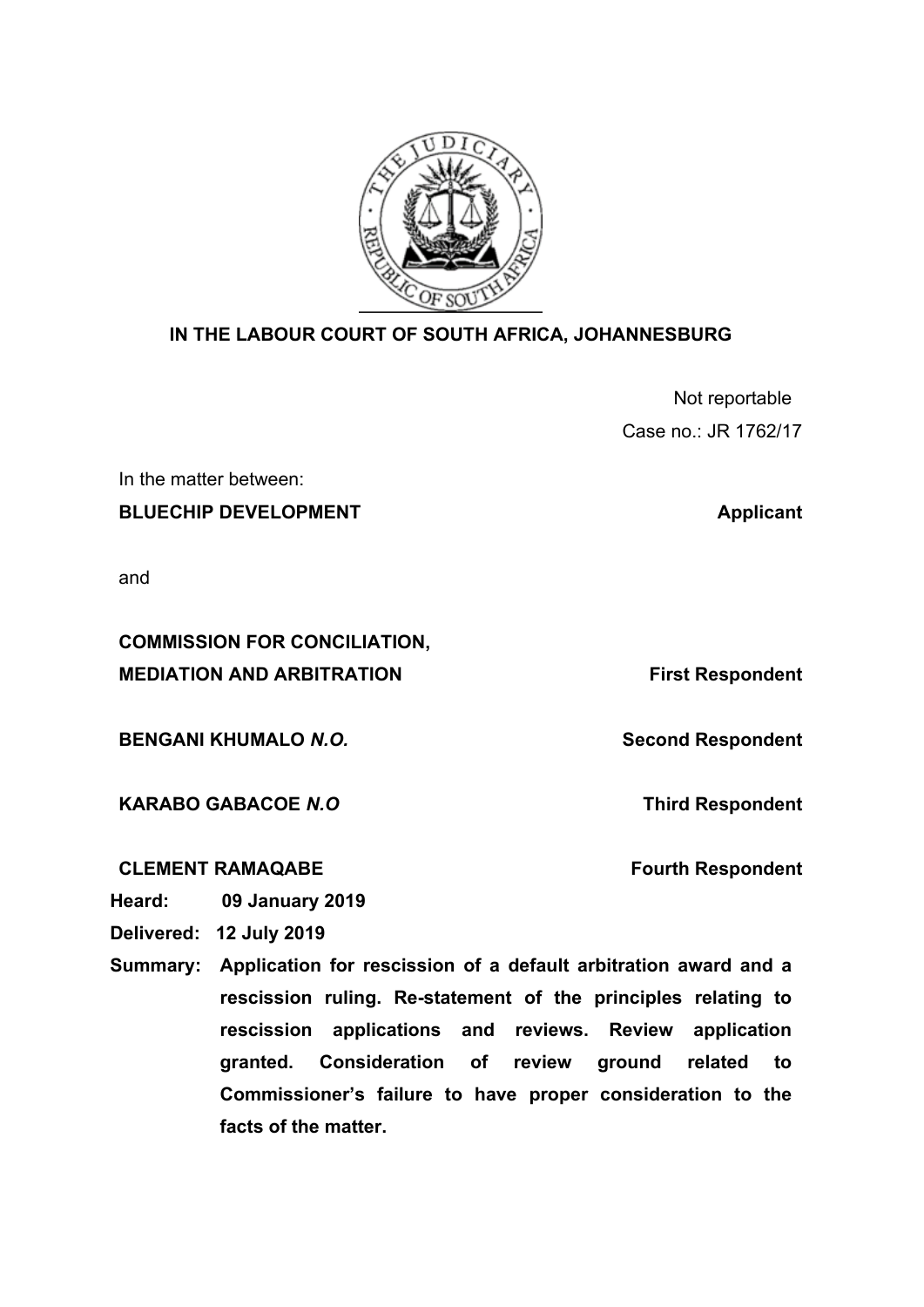## **JUDGMENT**

## **SNIDER AJ**

- $[1]$  This is an application to review and set aside
	- 1.1 a default arbitration award ("the default award") issued by the Second Respondent, dated 15 February 2017, and
	- 1.2 a rescission ruling ("the rescission ruling") issued by the Third Respondent dated 8 August 2017.
- [2] The application for rescission was made in an effort to rescind the default award. Both the rescission application and arbitration which culminated in the default award were heard under case number GAJB2311-16.
- [3] The default award was granted in circumstances where the Applicant ("Bluechip Development") was not present at the arbitration.
- [4] There is considerable effort devoted, by the Applicant, in this application and in the application for rescission, as to its knowledge (or lack thereof) of the set down of the arbitration. I do not regard this part of the evidence as decisive. The Third Respondent, in the rescission ruling, gives the Applicant the benefit of the doubt in finding that, apart from the explanation for not having been at the arbitration, he must also consider the merits of The Applicant's case.<sup>[1](#page-1-0)</sup>
- [5] I refer to the "benefit of the doubt" in this regard as there is not, at any point in the papers, a satisfactory explanation as to why the SMS notification which appears to have been sent out by the Commission for Conciliation, Mediation and Arbitration (CCMA) was not responded to timeously by the Applicant. In fact, on the contrary in this regard, there is

<span id="page-1-0"></span><sup>1</sup> Page 26 of the pleadings, page 6 of the rescission ruling.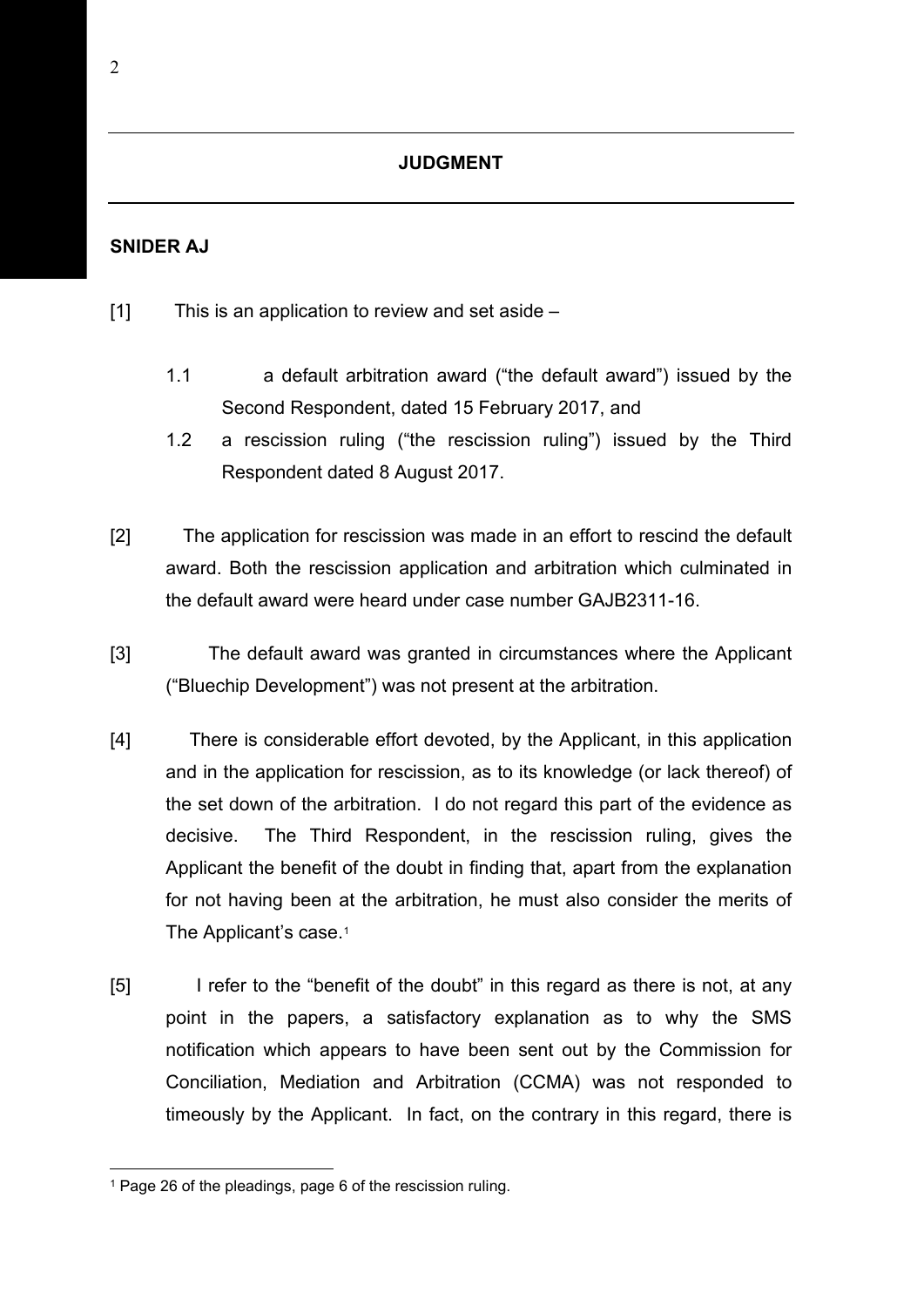an allegation in the founding affidavit[2](#page-2-0) to the effect that "*the applicant only noticed the SMS reminder sent by the CCMA about a week after the matter was scheduled . . . .*". The representative of the Applicant however, never received the SMS, as his cell phone number changed in the interim. The Applicant has also failed to have regard to rule 5A of the rules of the First Respondent, which makes clear provision for the use of "short message service" to give notice of an arbitration.

- [6] However, in respect of the consideration of the merits of the Applicant's case, the Third Respondent did not deal with the factual circumstances as they pertained to the merits of the dismissal, as per the Applicant's version at all.
- [7] The only ground for review advanced by the Applicant that, in my view, has merit, is that the Third Respondent failed to apply his mind to the facts of the matter. This issue was, with respect, concisely dealt with by the Labour Appeal Court in *Head of Department of Education v Mofokeng & Others*[3](#page-2-1) where the following was stated –
	- "[33] Irregularities or errors in relation to the facts or issues, therefore, may or may not produce an unreasonable outcome or provide a compelling indication that the arbitrator misconceived the enquiry. In the final analysis, it will depend on the materiality of the error or irregularity and its relation to the result. Whether the irregularity or error is material must be assessed and determined with reference to the distorting effect it may or may not have had upon the arbitrator's conception of the enquiry, the delimitation of the issues to be determined and the ultimate outcome. If but for an error or irregularity a different outcome would have resulted, it will ex hypothesi be material to the determination of the dispute. A material error of this order would point to at least a prima facie unreasonable result. The reviewing judge must then have regard to the general nature of the decision in issue; the range of relevant factors

<span id="page-2-0"></span><sup>2</sup> Page 12 of the rescission of the review application paragraph [8.7]

<span id="page-2-1"></span><sup>3</sup> (2015) 36 ILJ 2802 (LAC).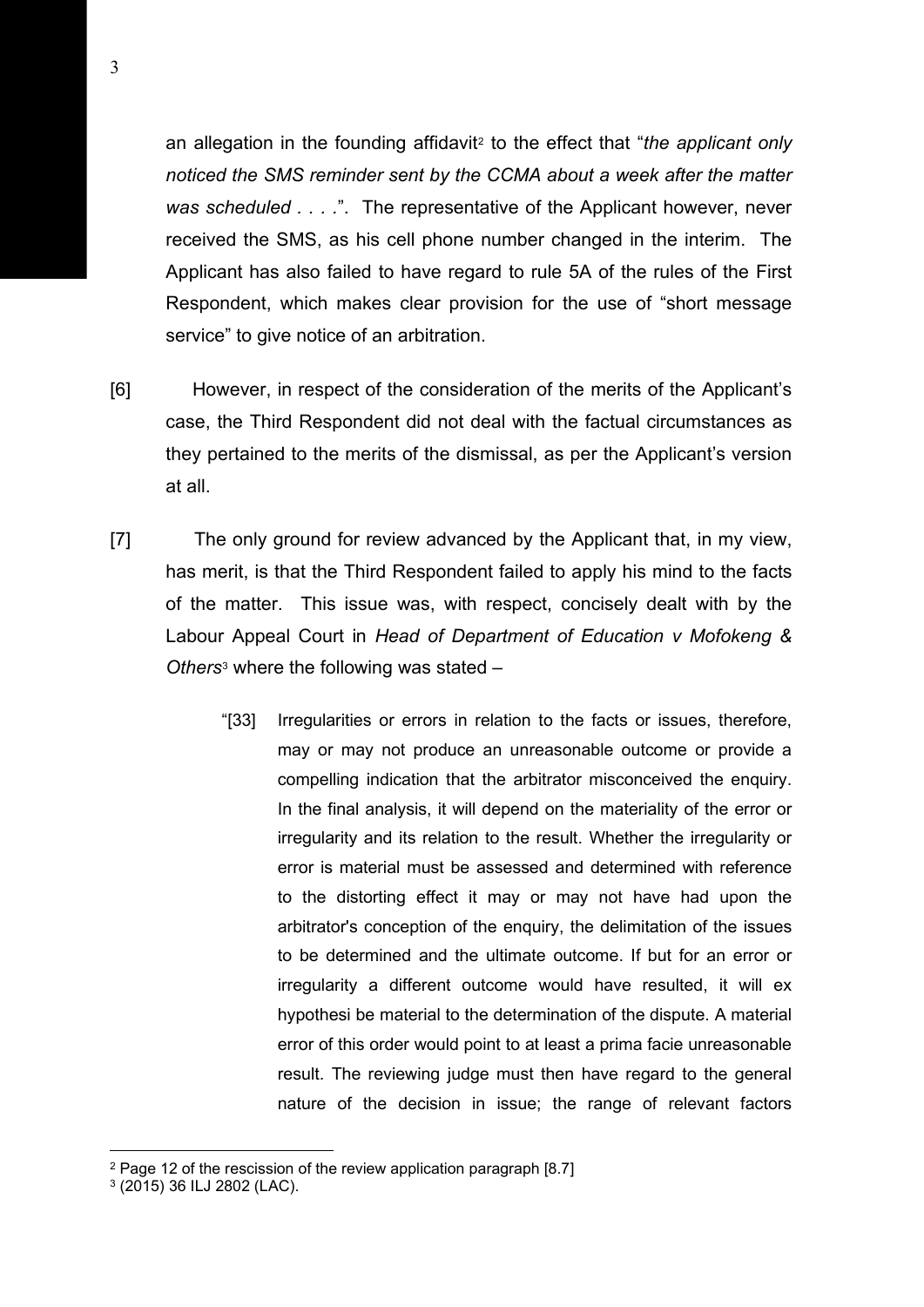informing the decision; the nature of the competing interests impacted upon by the decision; and then ask whether a reasonable equilibrium has been struck in accordance with the objects of the LRA. Provided the right question was asked and answered by the arbitrator, a wrong answer will not necessarily be unreasonable. By the same token, an irregularity or error material to the determination of the dispute may constitute a misconception of the nature of the enquiry so as to lead to no fair trial of the issues, with the result that the award may be set aside on that ground alone. The arbitrator however must be shown to have diverted from the correct path in the conduct of the arbitration and as a result failed to address the question raised for determination."

- [8] The Third Respondent finds that withholding the employee's salary in order to force his attendance at a disciplinary enquiry is unusual and unconventional and does not accord with the general sense of fair and just practice.
- [9] I am fully in agreement with this; however there certainly appears to be more to the dispute. The Applicant has, on an unopposed basis, alleged that the reason for the dismissal was that the Fourth Respondent was charged with the unauthorised removal of company property on 20 October 2016 and (uncommunicated) absence on 21 October 2016.
- [10] The Employee was indeed not paid monies owed to him in order to secure his presence at the disciplinary enquiry which was arranged for 27 October 2016. The Employee failed to attend on 27 October 2016 despite having been sent an SMS to attend on this day, and the disciplinary enquiry was rescheduled for 31 October 2016. Once again the Employee failed to appear and the disciplinary enquiry was held in his absence.
- [11] To my mind this is a factual dispute which the Third Respondent was duty bound to determine, in order for justice to be done. I am of the view that his failure to do so produced an unreasonable outcome and that it was material in the sense as set out in Mofokeng (*supra*).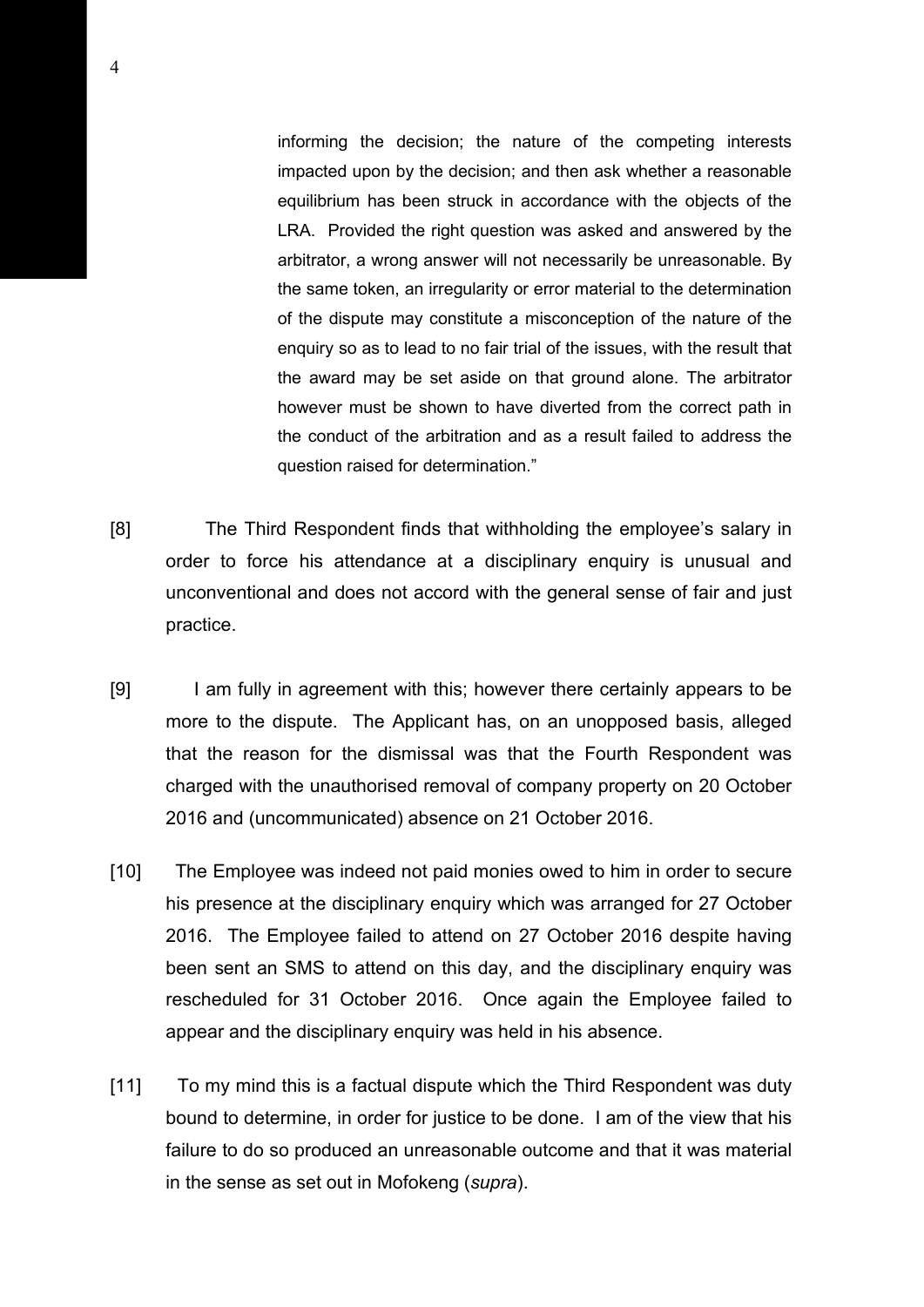Order:

- 1. The default award and the rescission award are set aside.
- 2. The CCMA is ordered to set the mater down for arbitration.
- *3.* There is no order as to costs.

Snider, A J Acting Judge of the Labour Court of South Africa

\_\_\_\_\_\_\_\_\_\_\_\_\_\_\_\_\_\_\_\_\_\_\_\_\_\_\_